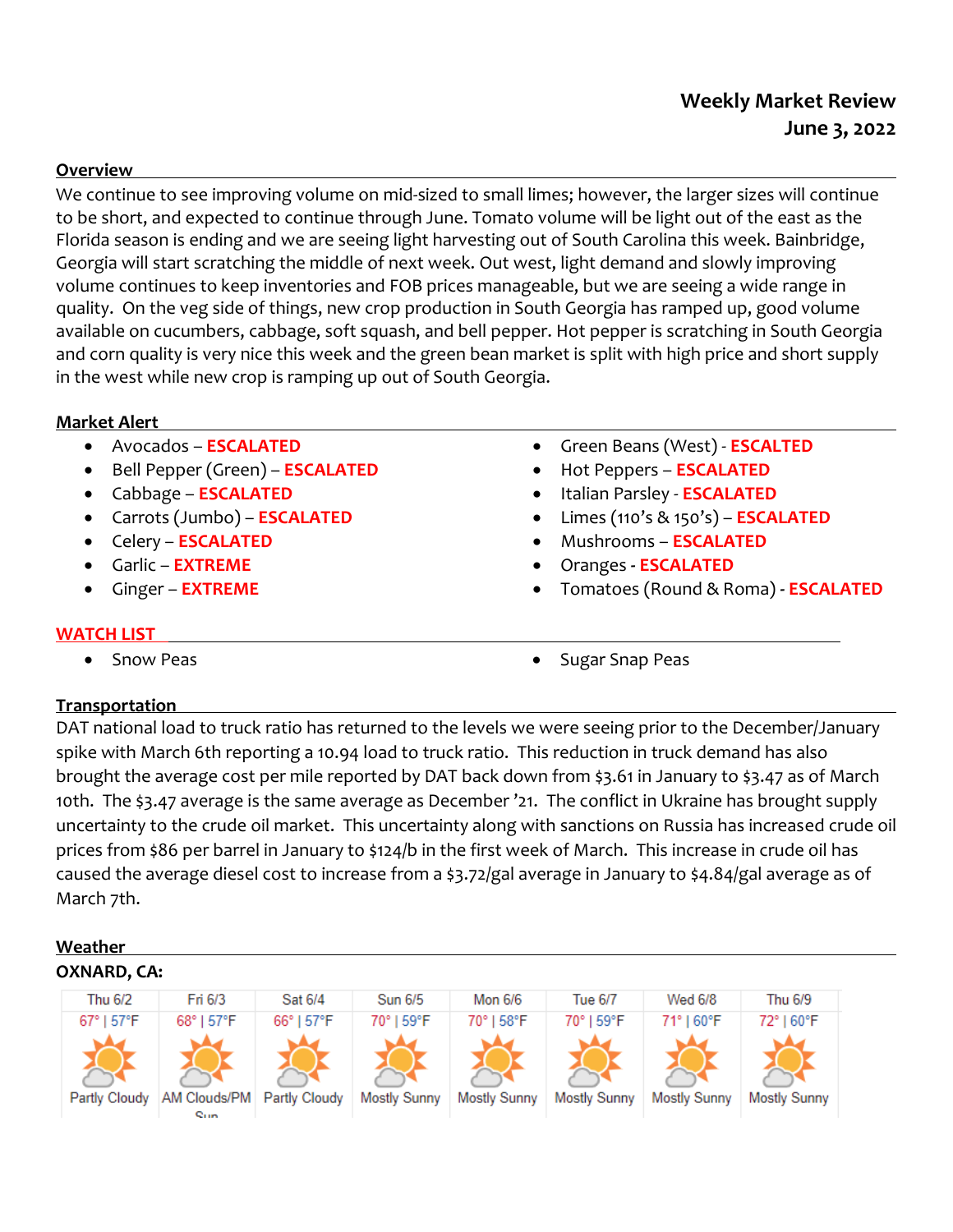## **PALMETTO, FL**

| <b>Thu 6/2</b>            | Fri 6/3                                   | Sat 6/4                    | <b>Sun 6/5</b> | <b>Mon 6/6</b>             | <b>Tue 6/7</b> | <b>Wed 6/8</b>      | Thu 6/9                    |
|---------------------------|-------------------------------------------|----------------------------|----------------|----------------------------|----------------|---------------------|----------------------------|
| 89°   72°F                | 87°   72°F                                | 86°   74°F                 | 89°   75°F     | 89°   74°F                 | 90°   76°F     | 91°   77°F          | 89°   76°F                 |
|                           |                                           |                            |                |                            |                |                     |                            |
| PM                        | <b>PM</b>                                 | Scattered                  | Partly Cloudy  | Isolated                   | Partly Cloudy  | <b>Mostly Sunny</b> | Isolated                   |
|                           | Thunderstorms Thunderstorms Thunderstorms |                            |                | Thunderstorms              |                |                     | Thunderstorms              |
| <b>MOULTRIE, GA</b>       |                                           |                            |                |                            |                |                     |                            |
| <b>Thu 6/2</b>            | Fri 6/3                                   | Sat 6/4                    | <b>Sun 6/5</b> | <b>Mon 6/6</b>             | <b>Tue 6/7</b> | <b>Wed 6/8</b>      | Thu 6/9                    |
| 93°   70°F                | 92°   69°F                                | 92°   67°F                 | 91°   69°F     | 91°   70°F                 | 93°   72°F     | 93°   72°F          | 95°   72°F                 |
|                           |                                           |                            |                |                            |                |                     |                            |
| <b>Mostly Sunny</b>       | <b>Mostly Sunny</b>                       | <b>PM</b><br>Thunderstorms | Partly Cloudy  | <b>PM</b><br>Thunderstorms | Mostly Sunny   | Partly Cloudy       | Isolated<br>Thunderstorms  |
|                           |                                           |                            |                |                            |                |                     |                            |
| JALISCO, MX:              |                                           |                            |                |                            |                |                     |                            |
| <b>Thu 6/2</b>            | Fri 6/3                                   | Sat 6/4                    | Sun 6/5        | Mon 6/6                    | <b>Tue 6/7</b> | <b>Wed 6/8</b>      | Thu 6/9                    |
| 82°   60°F                | 83°   60°F                                | 84°   62°F                 | 84°   63°F     | 84°   64°F                 | 80°   64°F     | 80°   64°F          | 80°   65°F                 |
|                           |                                           |                            |                |                            |                |                     |                            |
| Mostly Sunny              | <b>Mostly Sunny</b>                       | Sunny                      | Mostly Sunny   | Mostly Sunny               | Partly Cloudy  | Partly Cloudy       | <b>PM</b><br>Thunderstorms |
| <b>COACHELLA, CA:</b>     |                                           |                            |                |                            |                |                     |                            |
| <b>Thu 6/2</b>            | Fri 6/3                                   | Sat 6/4                    | <b>Sun 6/5</b> | <b>Mon 6/6</b>             | <b>Tue 6/7</b> | <b>Wed 6/8</b>      | Thu 6/9                    |
| 105°   74°F               | 103°   72°F                               | 100°   70°F                | 101°   73°F    | 104°   73°F                | 105°   74°F    | 104°   75°F         | 106°   77°F                |
|                           |                                           |                            |                |                            |                |                     |                            |
| Sunny                     | Partly Cloudy                             | <b>Mostly Sunny</b>        | Partly Cloudy  | Sunny                      | Sunny          | Sunny               | Sunny                      |
| <b>SALINAS, CA</b>        |                                           |                            |                |                            |                |                     |                            |
| <b>Thu 6/2</b>            | Fri 6/3                                   | Sat 6/4                    | <b>Sun 6/5</b> | <b>Mon 6/6</b>             | <b>Tue 6/7</b> | <b>Wed 6/8</b>      | Thu 6/9                    |
| 72°   55°F                | 70°   53°F                                | 70°   57°F                 | 72°   56°F     | 67°   49°F                 | 71°   51°F     | 72°   54°F          | 77°   60°F                 |
|                           |                                           |                            |                |                            |                |                     |                            |
| <sup>2</sup> artly Cloudy | <b>Mostly Cloudy</b>                      | <b>Mostly Cloudy</b>       | Partly Cloudy  | Partly Cloudy              | Sunny          | <b>Mostly Sunny</b> | Partly Cloudy              |

## **Good Buys**

| <b>Commodity</b>  | <b>Market Update</b>       | <b>Expert Tip</b>                                                                                          |
|-------------------|----------------------------|------------------------------------------------------------------------------------------------------------|
| Rapini / Broccoli | Excellent supply this week | Blanching, steaming, sautéing, grilling, roasting,                                                         |
| Rabe              | and next.                  | and pureeing, broccoli rabe, also known as rapini is<br>such a versatile veg LOADED with vitamins A, B, C, |
|                   |                            | and K and filled with nutrients!                                                                           |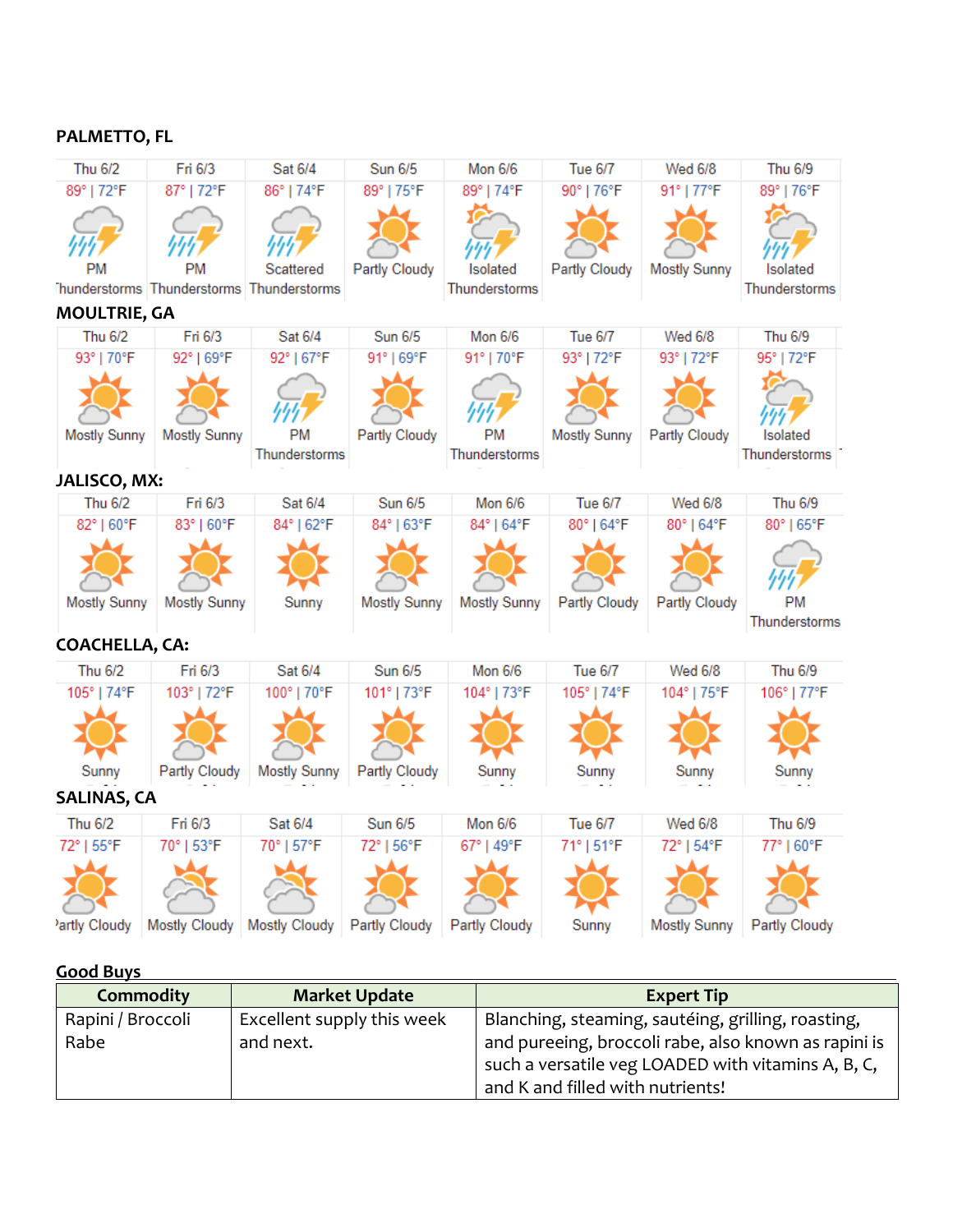## **Fruits & Vegetables**

**Avocados: ESCALATED** Last week volume harvested for the U.S. was under 48 million pounds. In preparation for Holiday ads, volume from all origins ramped up a bit, which has left the U.S. inventory at around 53 million pounds. Mexico is approximately 62% of the inventory, California about 27%, Peru a little over 9%, and Colombia just under 2%. Available orchards to harvest continue to decrease, which seems to be holding on to the strong field pricing. Estimated projections report that Mexico should supply approximately 30 million pounds weekly to the U.S. market through the remainder of the current season (end of June). The Flora Loca crops are expected to be released to harvest by July 4th, pending dry matter levels. We are hearing the summer crop is expected to be larger compared to the year prior. We expect the summer crop to favor the 60 counts and smaller, with a good supply of 48 counts and a limited supply of 40s and larger at the beginning of the season. California harvest volume continues to be around 2 million pounds per day. The size curve favors 48 and 60 counts, with limited availability on large sizes. We have passed the halfway point of the season.

**Bananas:** Steady volume and good quality available. However, we are seeing firm pricing this quarter due to record high fuel prices.

**Pineapples:** Pineapple availability continues to be okay. The size profile is trending to size 5 and 6cts and availability on 7cts remains limited.

**Grapes:** Deals are being made on the remaining offshore inventories while we see new crop volume crossing from Mexico. Overall demand has been light.

#### **Berries**

**Strawberries**: Due to warmer weather, we are seeing growers reach peak volume and expect this to continue for the next few weeks. Quality out of Salinas, Watsonville and Santa Maria is exceptional and looks to continue.

**Blackberries:** Central Mexico yields are lower than anticipated, and the season will likely conclude by mid-June. The US will be the main producing region through June. North Carolina has begun, and its season will be in peak production in the next 3-4 weeks.

**Raspberries:** Mexico continues to downtrend and will do so until the end of June. Additionally, Central Mexico has seen higher decreasing yields due to quality issues. Baja is in peak season and will start a downtrend in the next 5-7 days. The U.S. regions will continue to see uptrends which will help alleviate the lower volumes out of Mexico.

**Blueberries:** The San Joaquin Valley is in peak volumes and will continue over the next week. Baja is past its peak and will begin to see decreasing volumes over the next several weeks. North Carolina production continues to ramp up and should be in peak season in the next 3-5 days. Quality is good with minor defects.

## **California**

## **Citrus**

**Oranges: ESCALATED** Small oranges remain fairly tight, with market pricing in the low \$20's for choice grade. Very few navels remain. Size structure peaking 56/72, with about 75% being fancy grade.

**Lemons:** Are in full swing, quality has been good. Argentine lemons have started to arrive in a small way. Best buys are on domestic larger sizes (63-95ct).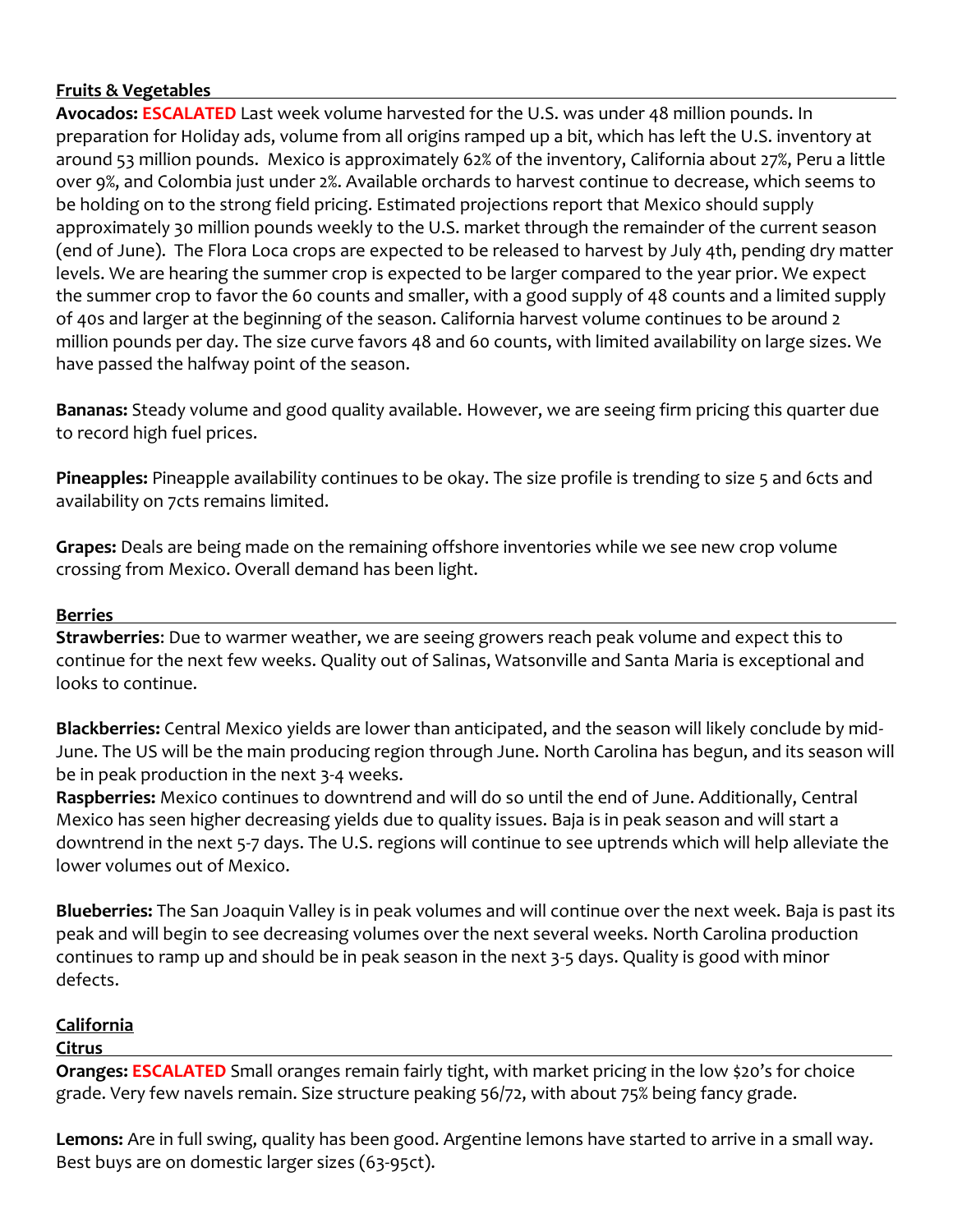**Limes: ESCALATED (150 counts and larger)** Volume will continue improving on small limes; however, the crop is simply not sizing up at this point. Growers are optimistic we should see a much-improved size distribution by the middle of June. With this update we expect larger sized fruit to be an issue and ask to be flexible on sizes until we see improvement on volume on large sized fruit.

**Grapefruit:** Ruby grapefruit now available. Size is peaking on 32s and larger fancy and all small sizes 36s and smaller are tight.

**Imports/Specialties:** Imported clems are available on the east coast. Domestic stone fruit has started (peaches/nectarines/black plums). Mexican Grapes have started in Nogales. Coachella will be available end of next week.

#### **West Coast Lettuce**

**Butter Lettuce:** Steady volume with overall very good quality and markets remain active at steady prices.

**Green Leaf:** Production in Salinas is steady with very good quality and markets are stable with overall good demand.

**Red Leaf:** Production in Salinas is steady with very good quality. Market is stable with overall good demand.

**Romaine and Romaine Hearts:** Quality is very good with just some very light windburn. Overall demand is good with slightly better demand on hearts. Market on romaine 24ct is slightly lower, and romaine hearts remain steady

**Iceberg Lettuce:** Weather has been ideal for growing so we are seeing good supplies and good quality. Market is slightly lower than last week although overall demand remains very good

## **Eastern and Western Vegetables**

**Green Bell Pepper: ESCALATED** Markets are easing back as more volume becomes available out South Georgia. In Mexico, volume is light as the season winds down over the next several weeks. Coachella continues to produce good volume. South Georgia is also ramping up and quality is beautiful, we should see steady markets and improved FOB prices continue over the next week.

**Red Bell Pepper:** Good Supply and quality available

**Yellow Bell Pepper:** Good supply and quality available

**Mini Sweet Pepper:** Good supply and quality available

**Mixed Chili Pepper: ESCALATED** Volume has transitioned to South Georgia on all varieties and volume will ramp up this week. Cubanelles and Jalapenos are the best value while long hots, poblano and Hungarian are scratching. In McAllen and Nogales, prices remain firm this week but much improved availability on Anaheim, jalapeno, serrano, and poblano. Jalapenos and tomatillos are firm but should improve as volume ramps up out of Baja.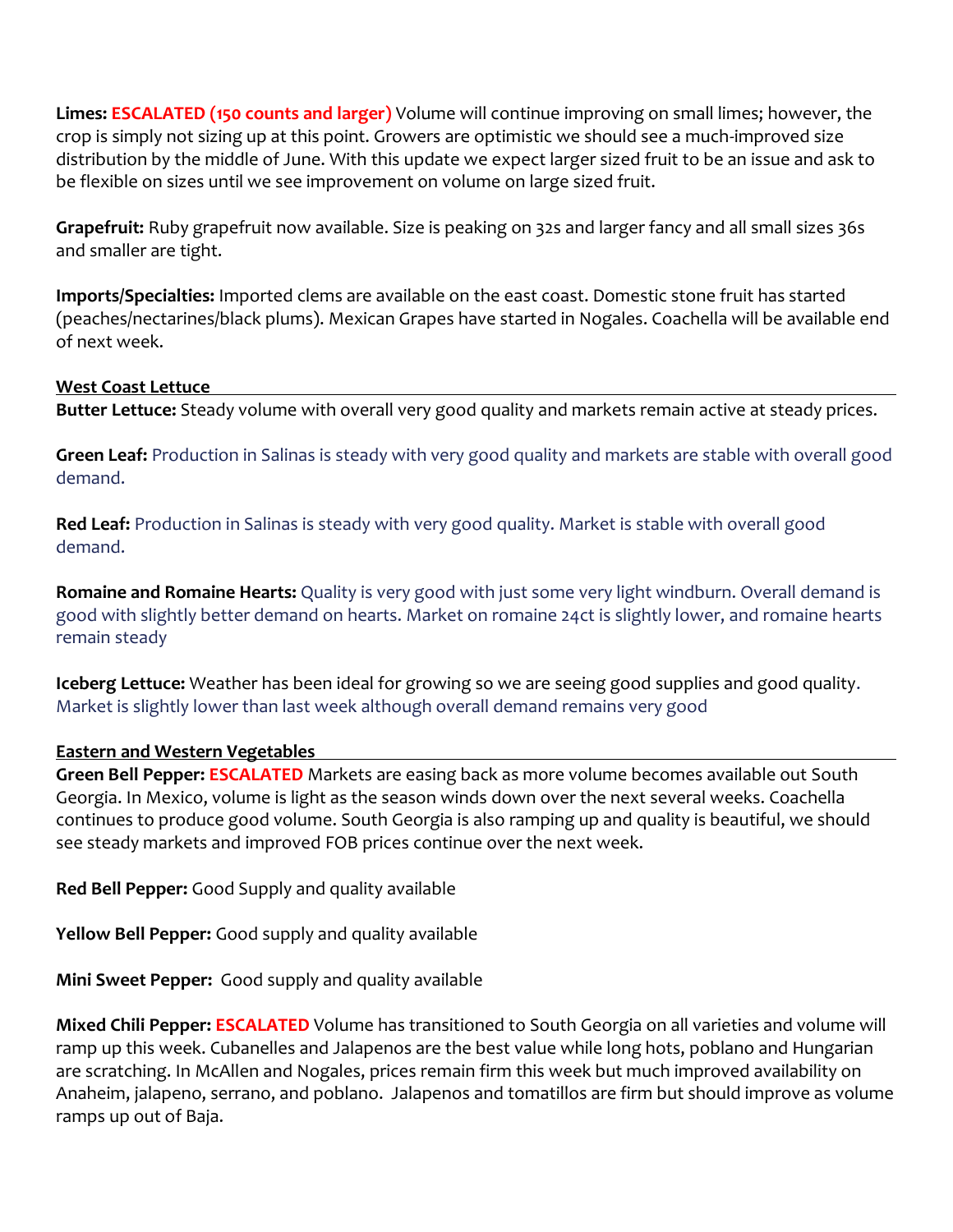**Eggplant:** Still some lingering volume remaining in Florida, but the majority of production has moved to South Georgia where we see good volume and quality on the first picks. Coachella are about 1 week out from production.

**Slicer Cucumbers:** Florida supply will be wrapping up this week. South Georgia is seeing strong productions and outstanding quality. Volume and quality crossing through McAllen and Nogales was lighter this week and driving fob prices higher in the west.

**English Cucumbers:** Good quality and supply available out of Mexico and Canada, as well as a few crossings at Otay as well.

**Pickles:** We are seeing stable volume out of South Florida this week as well.

**Green Beans: ESCALATED** Mexico is winding down and Coachella is already wrapped up. Although there are a few stragglers, the heat this week should close the season, and we should see a little bit of availably out of Fresno and the coast this week. In the east, we are seeing stronger numbers out of South Georgia and Florida is done for the season.

**French Beans:** Out of the west, quality and production levels remain fair as labor continues to be a challenge. Guatemalan production continues to be excellent, but rain may affect shelf life in the coming weeks.

**Zucchini/Yellow Squash:** Excellent supply and quality available out of Florida, South Georgia, and Crossing through Nogales. California is about 10 days from scratching new crop, and we are seeing new crop start in North Carolina as well.

## **Herbs**

Rain continues in Colombia, causing quality issues and some shortages. Expect shelf life and availability on specialty varieties to vary.

| <b>HERB</b>       | <b>SUPPLY</b> | <b>QUALITY</b> | <b>COUNTRY OF</b><br><b>ORIGIN</b> |
|-------------------|---------------|----------------|------------------------------------|
| Arugula           | Steady        | Steady         | <b>USA</b>                         |
| Basil             | Steady        | Steady         | <b>MEXICO</b>                      |
| <b>Opal Basil</b> | Steady        | Steady         | <b>MEXICO</b>                      |
| <b>Thai Basil</b> | Steady        | Steady         | <b>MEXICO</b>                      |
| <b>Bay Leaves</b> | Steady        | Steady         | <b>COLOMBIA</b>                    |
| Chervil           | Steady        | Steady         | <b>USA</b>                         |
| Chives            | Steady        | Steady         | <b>MEXICO</b>                      |
| Cilantro          | Steady        | Steady         | <b>USA</b>                         |
| Dill              | Steady        | Steady         | <b>MEXICO</b>                      |
| Epazote           | Steady        | Steady         | <b>MEXICO</b>                      |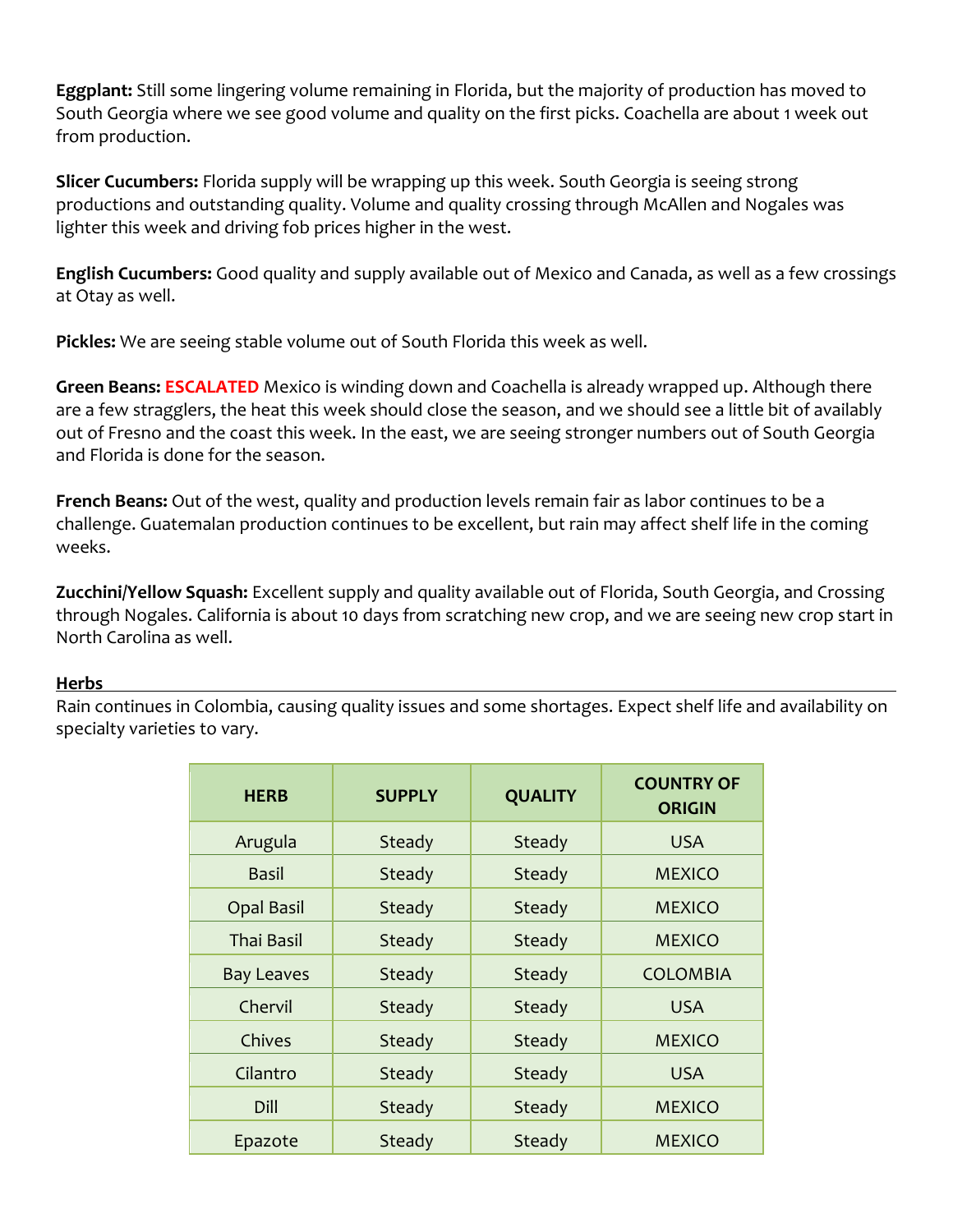| Lemongrass      | Steady              | Steady | <b>USA</b>    |
|-----------------|---------------------|--------|---------------|
| Marjoram        | Steady              | Steady | <b>MEXICO</b> |
| Mint            | Steady              | Steady | <b>USA</b>    |
| Oregano         | Limited             | Steady | <b>MEXICO</b> |
| Italian Parsley | Steady              | Steady | <b>USA</b>    |
| Rosemary        | <b>Very Limited</b> | Steady | <b>MEXICO</b> |
| Sage            | Steady              | Steady | <b>MEXICO</b> |
| Savory          | Steady              | Steady | <b>USA</b>    |
| Sorrel          | Steady              | Steady | <b>USA</b>    |
| Tarragon        | Limited             | Steady | <b>MEXICO</b> |
| Thyme           | Steady              | Steady | <b>USA</b>    |
| Lavender        | Steady              | Steady | <b>USA</b>    |
| Lemon Thyme     | Steady              | Steady | <b>USA</b>    |
| Lime Leaves     | Steady              | Steady | <b>USA</b>    |

#### **Melons**

**Cantaloupe:** Cantaloupe production has started to increase as growers moved into the holiday weekend. As is typical for the desert region, sizing has been primarily larger fruit 9cts and 9 jumbos which will most likely continue being the trend in the short term. Early quality from Arizona has been solid. We have good sizing, and cantaloupes also have a nice shell color with good internal quality.

**Honeydew:** Honeydew availability is very short. Domestic honeydews production is limited as few dews are grown from the desert for various reasons. Some areas are susceptible to whitefly while others are prone to higher winds during the growing period, which negatively affects the external quality, so growers either go with cantaloupe or other commodities. Because of this, Mexican production crossing through Nogales will be heavily relied upon over the next 2-3 weeks. Currently, Mexican production is also limited. The current sizing profile for the honeydews has been leaning more to the 6 and 8 cts, with larger fruit being scarce.

**Watermelon:** Good volume available out of Florida/Georgia and ramping up out of Arizona. Overall quality is very nice and lighter volume this week crossing through McAllen and Nogales on minis and seedless.

#### **Mixed Vegetables**

**Artichokes:** Quality is very good with moderate supply and market is steady.

**Arugula:** Supply and quality are good.

**Asparagus**: Southern Baja continues with good production in all sizes. Guanajuato should start-up in the next 7 to 10 days. Peruvian production has slowed down due to some field closures due to market conditions. Markets are less active after the holiday, and with Mexico/Peru/USA regions in production.

**Broccoli/Broccoli Florets:** Market continues steady with very good quality.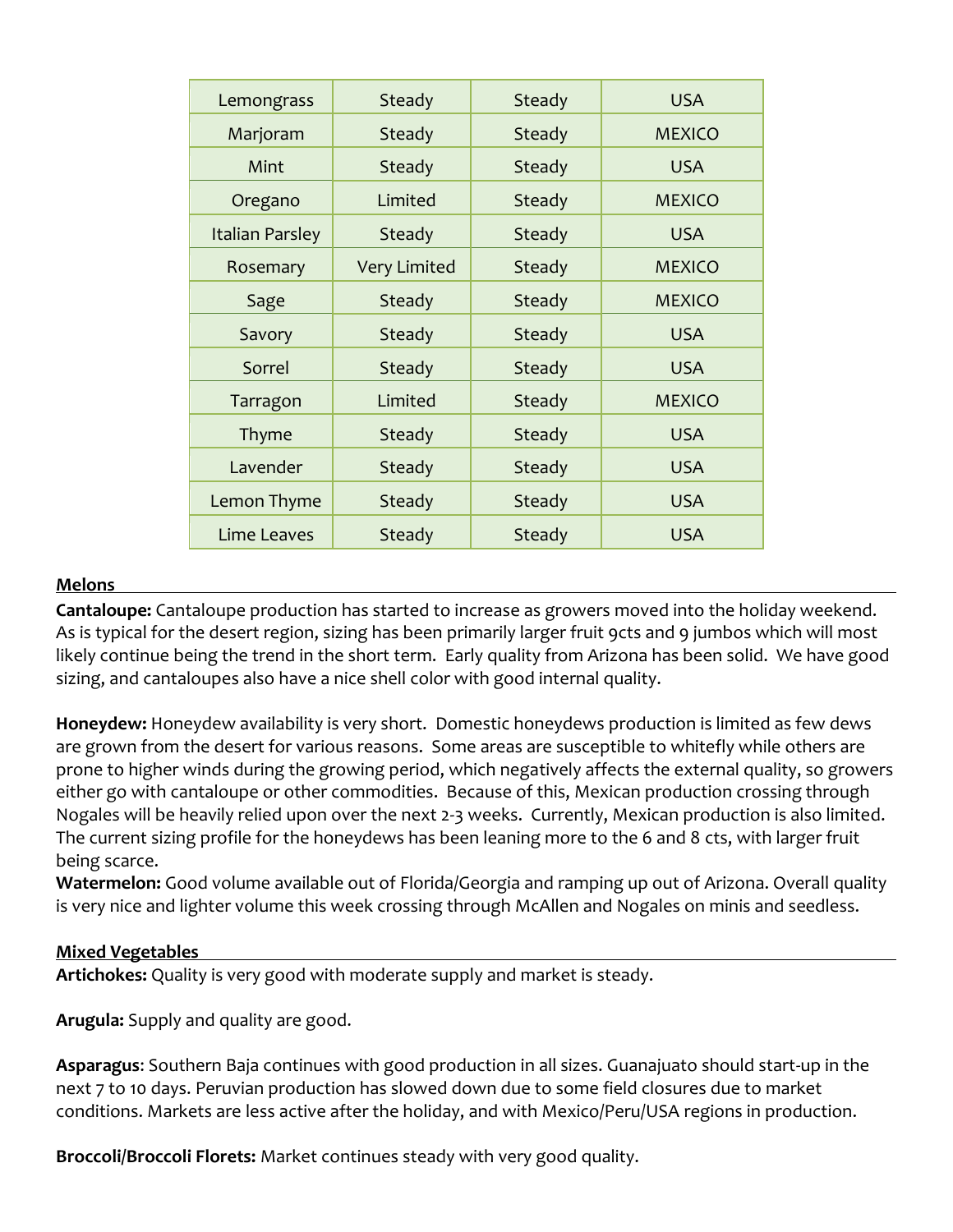**Brussels Sprouts:** We will continue to see lighter supplies for the coming week with Very-Strong Demand, prices are higher.

**Carrots: ESCALATED** Current demand exceeds predicted supply while lower than average yields caused by cold wet weather has limited availability. Shippers continue to struggle with labor due to COVID and not having enough workers show daily to pack carrots.

**Cauliflower:** Quality is very good, with very good supply.

**Celery: ESCALATED** Pricing remains escalated, although we continue to see a weaker undertone, quality is improving. A few shippers have started in Salinas as we look for volume to increase through the end of June.

**Corn:** Good volume and quality available this week out of South Georgia and Coachella.

**Fennel:** Good supply continues with very good quality

**Garlic: EXTREME** Domestic supply is very tight, and shippers are holding to averages but we expect this volatile market to continue through the summer. Garlic Company is now shipping product of Mexico until new crop garlic gets started in mid-July.

**Ginger: EXTREME** Ginger is very volatile due to very inconsistent supply and market is higher. Supply remains tight for the foreseeable future

**Green Cabbage**: **ESCALATED** Quality is good; supplies continue to be light. Market is very active

**Green Onions:** Supply is good with very good quality, Market is steady

**Jicama:** Steady supply available crossing through McAllen.

**Kale (Green):** Supply is steady, quality is very good

**Mushrooms**: **ESCALATED** Quality is good, although supply is down and markets are higher primarily due to a lack of labor, shortages in component of growing such as peat moss and other inflationary pressure. We expect to see this continue to be a challenge until some of the growing costs can get under control of this particularly labor intensive and cost sensitive item.

**Napa Cabbage**: Quality is good, and supplies are improving.

Parsley (Curly, Italian): ESCALATED (Italian) - Quality is good, fair supply on curly parsley with good demand. Very light supply continues and the market is escalated with much higher pricing.

**Rapini:** Excellent supply this week and next.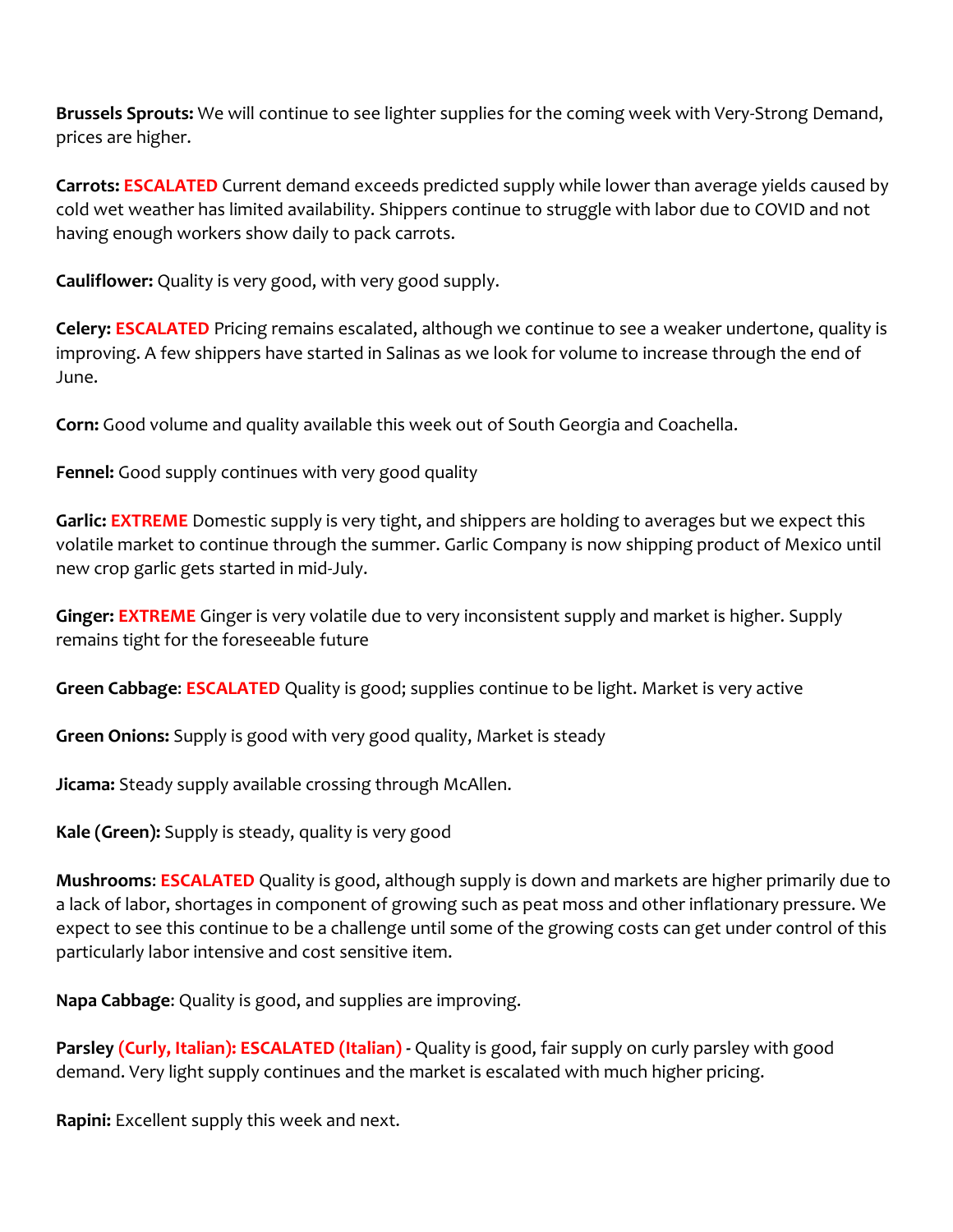**Red Cabbage: - ESCALATED** Quality is good, market continues active

**Snow Peas and Sugar Snaps: WATCH LIST** Rain in Guatemala continues to slow down the production of snow peas, and quality will be affected in the coming weeks. Sugar snap supply is steady and production in the U.S. continues to ramp up.

**Spinach (Bunched & Baby):** Supply and quality are good.

**Spring Mix:** Supply and quality are good.

**Sweet Potatoes and Yams:** Demand continues to be stable across all sizes and varieties. There are deals to be had on both #1's and Jumbos out of North Carolina. FOB's out of Mississippi are a bit higher but quality out of that region has been outstanding. We should see prices gradually start to rise throughout the summer months and into the new crop.

## **Onions:**

There are still pockets of Mexican product shipping out of Texas, however, it is primarily on red and white onions only. The Imperial Valley, CA is mostly be finished, except for cleanup loads primarily on red onions. There remain plenty of straight load red deals in order to keep those cleaned up. The market in the Imperial Valley ended up holding a long stronger than originally anticipated. This is in large part to a decrease in production due to various challenges with both labor as well as the presence of seeder onions. We are beginning to see the San Joaquin valley area begin their shipping season; however, it has been a slow start due to cooler temps and similar labor/production challenges we are seeing all over. They will have all colors and sizes right out of the gate. We are seeing a similar situation in New Mexico where they have started in a small way but will ramp up to full production on Monday 06/06. Sizing for most in New Mexico appears to be on the smaller end to start out, and they are expected to have similar production challenges that the Imperial Valley experienced. Many believe onions will get very tight toward the end of June/early July and prices could spike. The big news at the moment is the challenges that the Northwest is experiencing with next season's Fall crop. Not only was acreage already believed to be significantly down, but both cool temps, lack of water, and strong winds are not being kind to this crop in its early stages. While there is plenty of time to go still, there is a lot of concern for how healthy this crop will become The Fall. While trucks had been tight last week due to the holiday, we have seen capacity improve again this week. Rates have not come back down to the same 'low' levels we experienced for the last several weeks prior.

## **Potatoes:**

The potato market continues to further tighten on all sizes and grades. The tightest range of size appears to be on 60/70/80 count potatoes. We are beginning to see the market begin to move up again because of this. This is a trend we can likely expect to see until new crop in the Fall. Now that growers are winding down on their last remaining Norkotahs, production is expected to drop off significantly when we are exclusively shipping Burbanks. While Idaho has not had a true shipping gap between old crop and new crop in about ten years, many believe there may be one this season. If that does take place, the industry may have no choice but to supplement their needs during July/August with other growing regions. The big news at the moment is the challenges that the Northwest is experiencing with next season's Fall crop. Not only was acreage already believed to be significantly down, but water concerns, fuel, and a significant increase in overhead have growers pretty cautious. We generally begin to see contract RFPs come out around this time for next season's crop. This particular year, growers are very apprehensive to put anything out that does not come with an increase and/or some type of escalation clause or language.